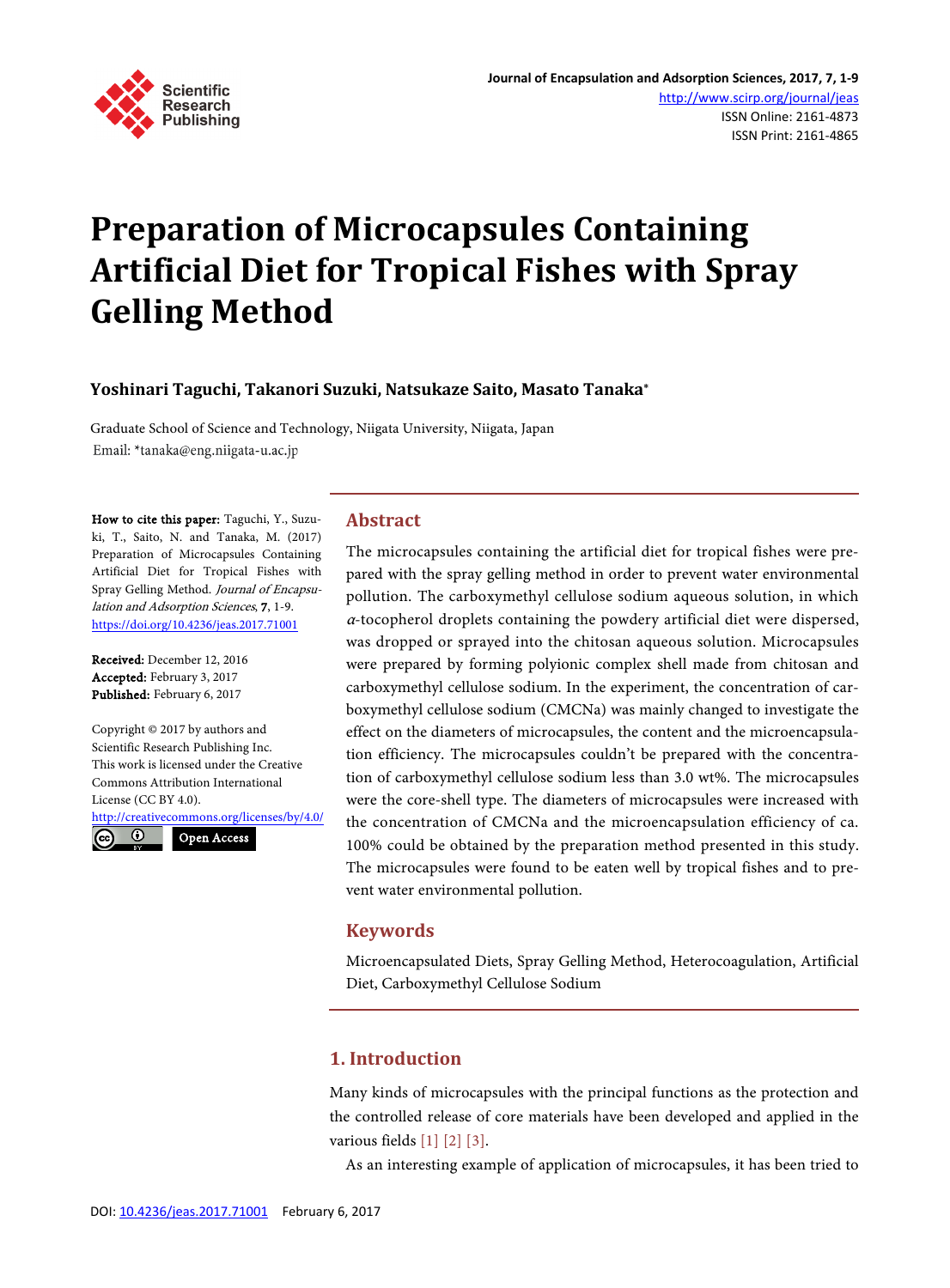microencapsulate a lot of nutritious compositions for cultivating various fishes [\[4\]](#page-8-2) [\[5\]](#page-8-3) [\[6\]](#page-8-4) [\[7\].](#page-8-5)

The main purpose of these microcapsules was to microencapsulate a few balanced nutritious baits in accordance with the conditions of fishes [\[8\]](#page-8-6) [\[9\]](#page-8-7) [\[10\].](#page-8-8)

Nowadays, many kinds of microencapsulated diets for fishes have been developed and applied properly according to the growth degree of fishes such as both larval and adults stages of development.

A. Luzardo et al. [\[11\]](#page-8-9) have reviewed about microencapsulation of diets and vaccines for cultured fishes, crustaceans and bivalve mollusks. And they have reported the main advances due to the application of microencapsulation techniques and microencapsulation of nutrition and vaccination.

Yufera et al. have developed the highly efficient microencapsulated food for rearing early larvae of marine fishe[s \[12\].](#page-8-10)

They have prepared the microcapsules containing diets composed of casin, fish protein hydrolysate, vitamin mixture and etc. by using interfacial polymerization of the dietary protein. And they have reported the effect of microencapsulated food on the growth rate of fish.

Furthermore, they have prepared the microcapsules with the protein shell and investigated the effect of a kind of microdiets on leaching of free amino acid [\[13\].](#page-8-11)

Besides these works, the many works have described mainly how to prepare the microcapsules containing the various microdiets and how to evaluate the effect of microencapsulated diets on the growth rate of fishes [\[7\]](#page-8-5) [\[8\]](#page-8-6) [\[9\].](#page-8-7)

However, there are few works describing the effect of microencapsulation of artificial food on the prevention of water environmental pollution [\[13\].](#page-8-11)

Hereafter, it will become important more and more to develop the preparation method of microencapsulated diets to be able to achieve the effective contribution to both the growth rate of fishes and the prevention of water environmental pollution.

In this study, the effect of microencapsulated diets on the prevention of water environmental pollution was mainly estimated, because the effective contribution of microencapsulated diets to the growth rate of fishes may be sufficiently estimated by adjusting the nutritional compositions.

The purposes of this study are to try to prepare the microcapsules containing the artificial diet for tropical fishes with the spray gelling method and to characterize the effect of the microencapsulation of diets on the prevention of water environmental pollution.

## **2. Experiment**

## **2.1. Materials**

Materials used to prepare the microcapsules containing the artificial diet were as follows.

Carboxymethyl cellulose sodium (CMCNa) and chitosan were used to form the microcapsule shell. <sup>α</sup>-tocopherol (VE) was used as the binder for the pow-

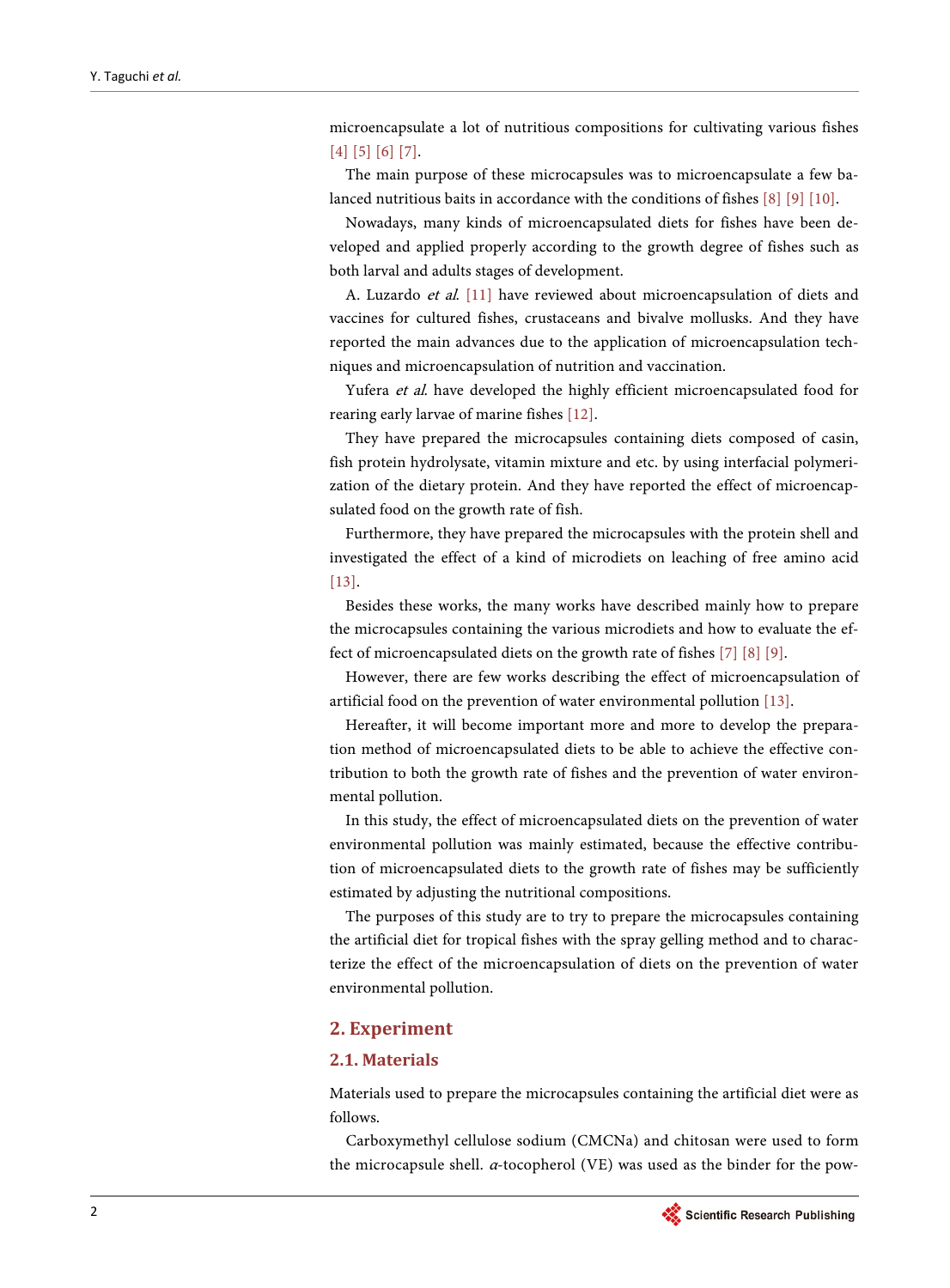dery core material. Ambrose of artificial diet for tropical fishes was used as the core material, which was composed of chitin and various proteins.

Soybean lecithin (SBL) was used as an oil soluble surfactant.

Acetic acid (AC) was used to dissolve chitosan in water.

Ambrose was from Aqua Service Co., Ltd, Tokyo, Japan and the others were from Wako Chemical Co., Ltd., Tokyo, Japan.

## **2.2. Preparation of Microcapsules**

In order to investigate whether the desired microcapsules could be prepared with the experimental conditions adopted in this study or not, it was tried first to prepare the microcapsules with the dropping method and then, with the spray gelling method.

[Figure 1](#page-2-0) and [Figure 2](#page-2-1) show the flow chart and the schematic diagram of experimental apparatus for preparing the microcapsules, respectively.

The (S/O) dispersion composed of VE, SBL and Ambrose was prepared and added into the CMCNa aqueous solution to form the (S/O)W dispersion. The (S/O)W dispersion was dropped or sprayed into the chitosan aqueous solution through the nozzle with the diameter of 1.2 mm as shows in [Figure 2.](#page-2-1)

<span id="page-2-0"></span>[Table 1](#page-3-0) shows the experimental conditions adopted in this study.



Figure 1. Flow chart for preparing microcapsules.

<span id="page-2-1"></span>

Figure 2. Schematic diagram of experimental apparatus.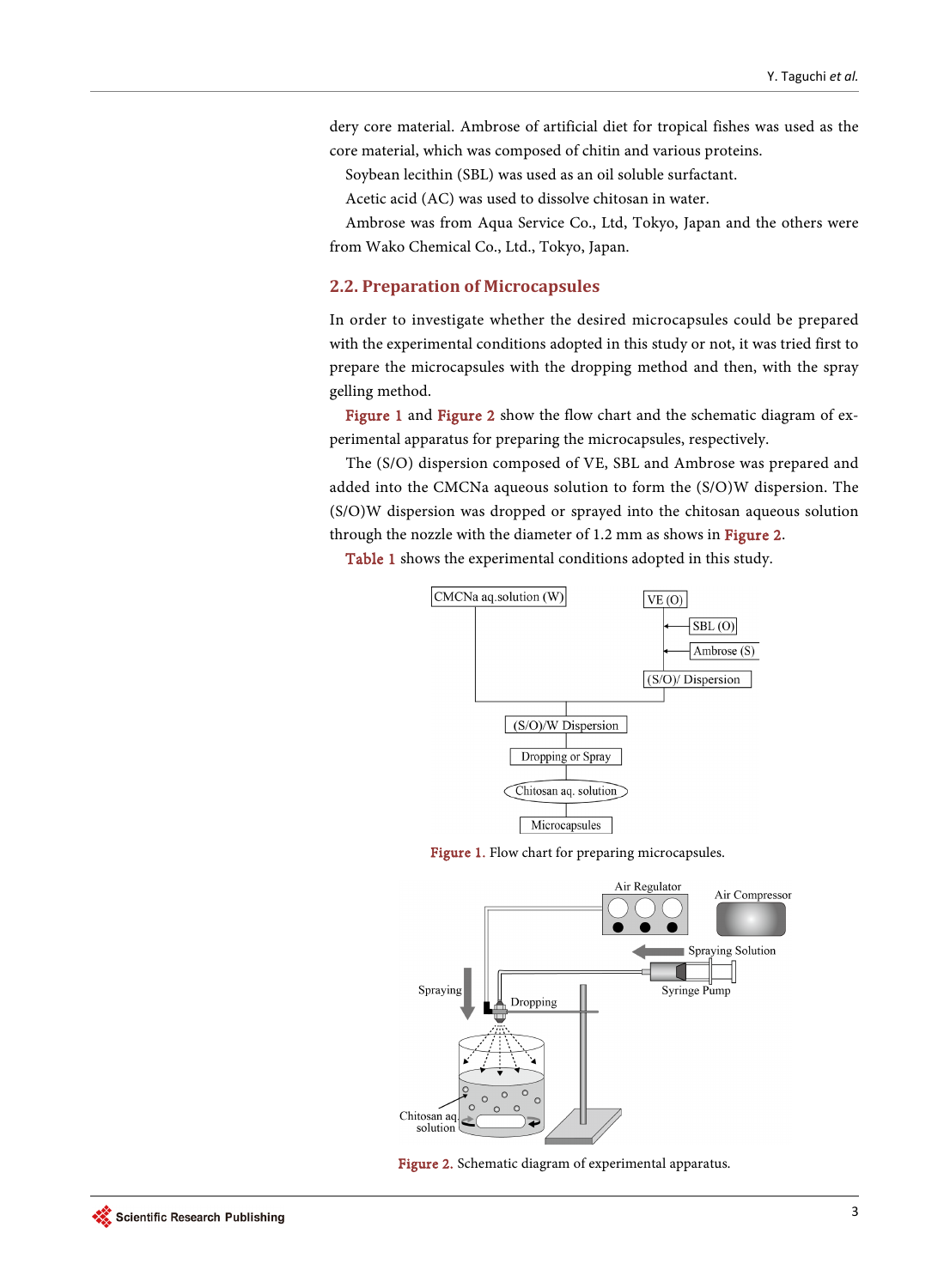<span id="page-3-0"></span>

| <spraying solution=""></spraying>         |                              |
|-------------------------------------------|------------------------------|
| Ambrose (Core Material)                   | 5.0 g                        |
| CMCNa aq. Solution                        | 50 <sub>g</sub>              |
| Concentration                             | $C_{CM} = 1.0$ wt% ~ 9.0 wt% |
| VE (binder)                               | 2.0 g                        |
| <b>SBL</b>                                | 0.2 g                        |
| <hardening solution=""></hardening>       |                              |
| 2.0 wt% Chitosan Acetic Acid aq. Solution | 200 g                        |
| <dropping spraying=""></dropping>         |                              |
| Nozzle Diameter                           | $2.0 \text{ mm}$             |
| <b>Spraying Pressure</b>                  | $0.2 \text{ MPa}$            |
| Solution Feeding Speed                    | $150$ ml/h                   |

Table 1. Experimental conditions.

# **2.3. Characterization**

#### **2.3.1. Observation**

The whole, the surface and the inner structure of the microcapsules prepared were observed with optical microscope (DP10, Olympus Co., Ltd., Tokyo, Japan) and stereo microscope (SE1145TR : Olympus Co., Ltd., Tokyo, Japan).

#### **2.3.2. Diameter Distributions and Mean Diameters**

The diameter distributions and mean diameters of microcapsules were measured with the particle size analyzer (SALD-3000, Shimazu Seisakusho Ind., Co., Kyoto, Japan).

#### **2.3.3. Analysis of Microcapsule Surface**

The surface of microcapsule was analyzed with FTIR (FTIR-8200PC, Shimazu Seisakusho, Ind., Co., Kyoto, Japan) in order to investigate the formation mechanism of polyionic complex shell.

#### **2.3.4. Measurement of Turbidity of Water**

The degree of water environmental pollution due to artificial diet and the microcapsules was measured with the Ultra-violet spectrophotometer (UV-160A, Shimazu Seisakusho Ind., Co., Tokyo, Japan) and the pH meter (F-55, Horiba Seisakusho Co., Ltd., Tokyo, Japan).

These measurements are based on that the higher the degree of water environmental pollution becomes, the higher the turbidity and the pH value of water become.

#### **2.3.5. Observation of Eating Microcapsules by Tropical Fishes**

Tropical fishes used in this study were zebrafishes.

The microcapsules of a given weight were added into the water tank where many zebrafishes lived.

It was directly observed whether zebrafishes ate the microcapsules or not.

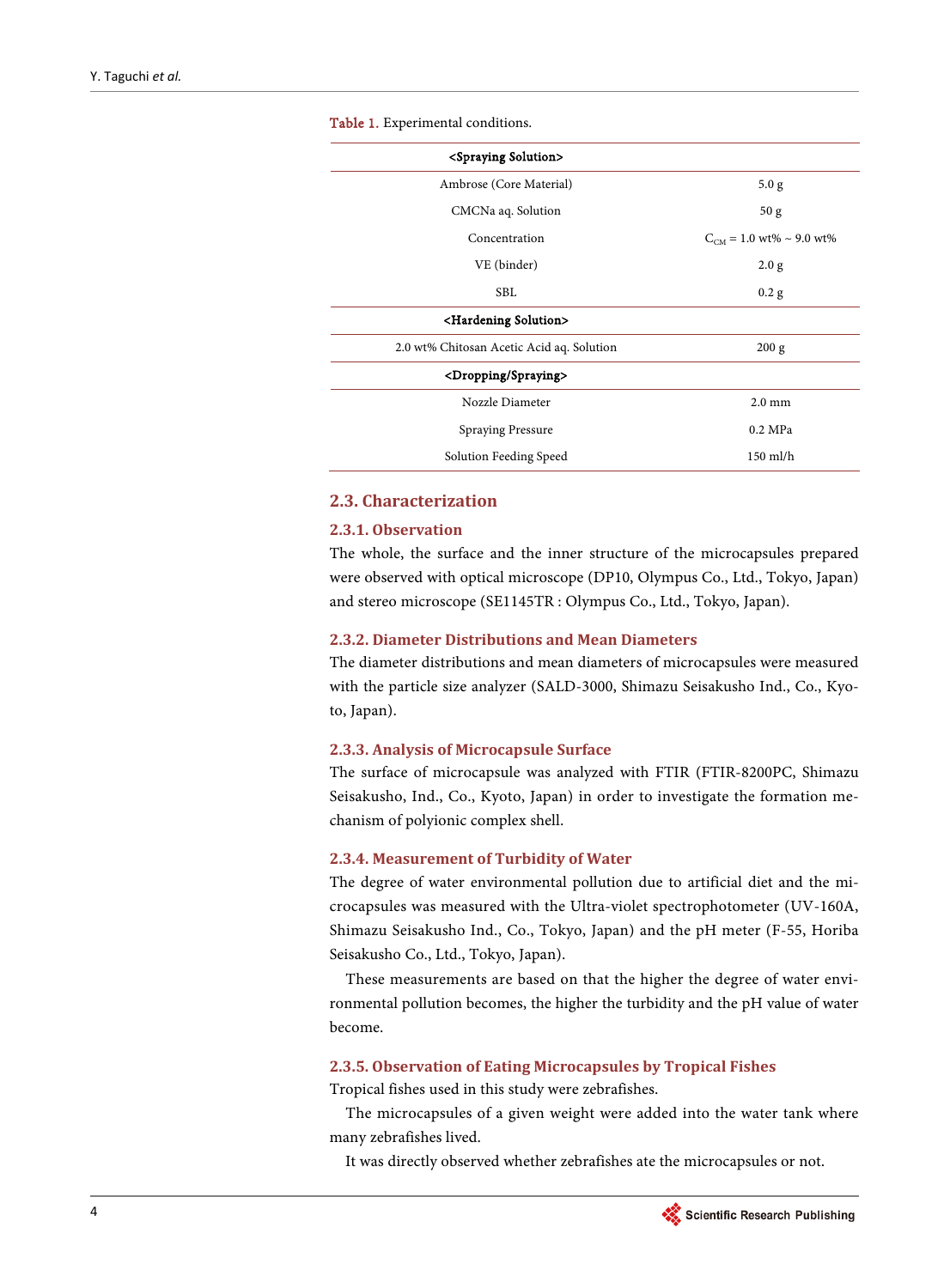## **3. Results and Discussion**

## **3.1. Preliminary Preparation with Dropping Method**

[Figure 3](#page-4-0) shows the optical microscopic photographs of microcapsules prepared with the dropping method in order to investigate whether the microcapsules could be prepared with the experimental conditions or not.

From [Figure 3,](#page-4-0) it was confirmed that the microcapsules could be prepared with the experimental conditions used in this study.

Concretely, the microcapsules without the core (Figure  $3(a)$ ) and with VE and SBL [\(Figure 3\(b\)\)](#page-4-0) were found to be spherical and the microcapsules with VE, SBL and Ambrose [\(Figure 3\(c\)\)](#page-4-0) became slightly rough because of containing powdery core material.

Also, the core composed of Ambrose, SBL and VE was found to be microencapsulated well (Figure  $3(d)$ ) and the microcapsules became the core-shell type.

## **3.2. Preparation with Spray Gelling Method**

As the microcapsules could be prepared with the compositions adopted in this study, it was tried to prepare the microcapsules with the spray gelling method.

[Figure 4](#page-4-1) shows the photographs of microcapsules observed by the stereo mi-croscope [\(Figure 4\(a\), Figure 4\(b\)\)](#page-4-1) and the optical microscope [\(Figure 4\(c\),](#page-4-1) Figure  $4(d)$ ). From these results, the irregular microcapsules with the wider diameter distribution could be prepared even with the spray gelling method.

As the diameters of aqueous solution droplets sprayed were largely changed by the physical properties of aqueous solutions (especially the viscosity) [\[14\],](#page-8-12) the microcapsules were prepared by changing the concentration of CMCNa.

[Figure 5](#page-5-0) shows the dependences of the viscosity of CMCNa aqueous solution and the mean diameters of microcapsules on the concentration  $(C_{CM})$  of CMCNa aqueous solution.

The microcapsules couldn't be prepared with the lower concentration of carboxymethyl cellulose sodium than 3.0%.

<span id="page-4-0"></span>

Figure 3. Photographs of microcapsules prepared with dropping method ( $C_{CM}$  = 6 wt%).

<span id="page-4-1"></span>

Figure 4. Photographs of microcapsules prepared with spray gelling method ( $C_{CM} = 6$ ) wt%).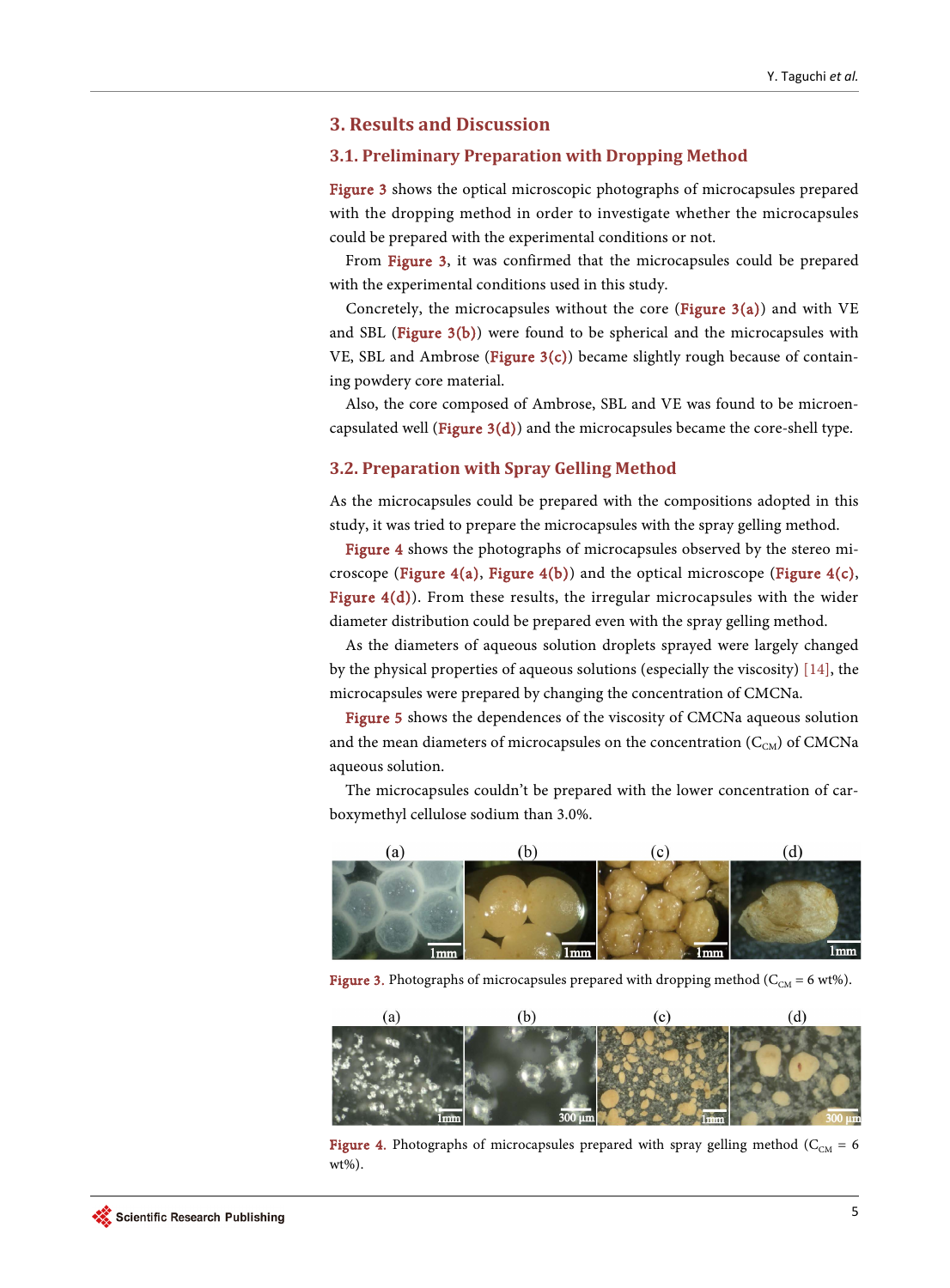<span id="page-5-0"></span>

Figure 5. Dependences of Microcapsule Diameter and Viscosity of CMCNa Aqueous Solution on Concentration of CMCNa.

However, the mean diameters (dp) changed from dp =  $450 \mu m$  at C =  $3.0 \text{ wt\%}$ ( $\mu$ d = 250 mpa⋅s) to dp = 620  $\mu$ m at C = 8.0 wt% ( $\mu$ d = 1250 mpa⋅s).

#### **3.3. Analysis of Microcapsule Surface**

In order to analyze the chemical composition on the surface of microcapsule, the result of FTIR analysis was shown in [Figure 6,](#page-6-0) where chitosan and the microcapsules prepared with  $C_{CM} = 6.0$  wt% were analyzed, respectively.

As the absorption peaks at  $\lambda$  = 1500 cm<sup>-1</sup> and  $\lambda$ = 3400 cm<sup>-1</sup> were due to NH<sub>2</sub> of chitosan, the microcapsules were found to be formed with the polyionic complex between chitosan and CMCNa.

## **3.4. Microencapsulation Mechanism**

From the results obtained above, the microencapsulation mechanism could be derived as shown i[n Figure 7.](#page-6-1)

Namely, the CMCNa aqueous solution containing Ambrose coated with VE and SBL was dropped or sprayed into the chitosan aqueous solution.

Then, the anionic CMCNa dissolved in water must react with the cationic chitosan to form the microcapsule shell of polyionic complex.

As a result, powdery Ambrose coated with VE and SBL was stably microencapsulated with the polyionic complex shell.

## **3.5. Effect of Microencapsulation on Water Environmental Pollution**

As it was expected that water environmental pollution could be prevented by the microencapsulation of Ambrose, the effect of microencapsulation was estimated by measuring the turbidity and the pH value in the water tank.

[Figure 8](#page-6-2) shows the absorbance for water dispersing the microcapsules prepared at each concentration of CMCNa together with the result for water dispersing only Ambrose.

The absorbance for water dispersing only Ambrose was ca. 0.2, however, the absorbance for water dispersing each microcapsule was smaller than 0.03.

[Figure 9](#page-6-3) shows the change of the pH values for water for dispersing each mi-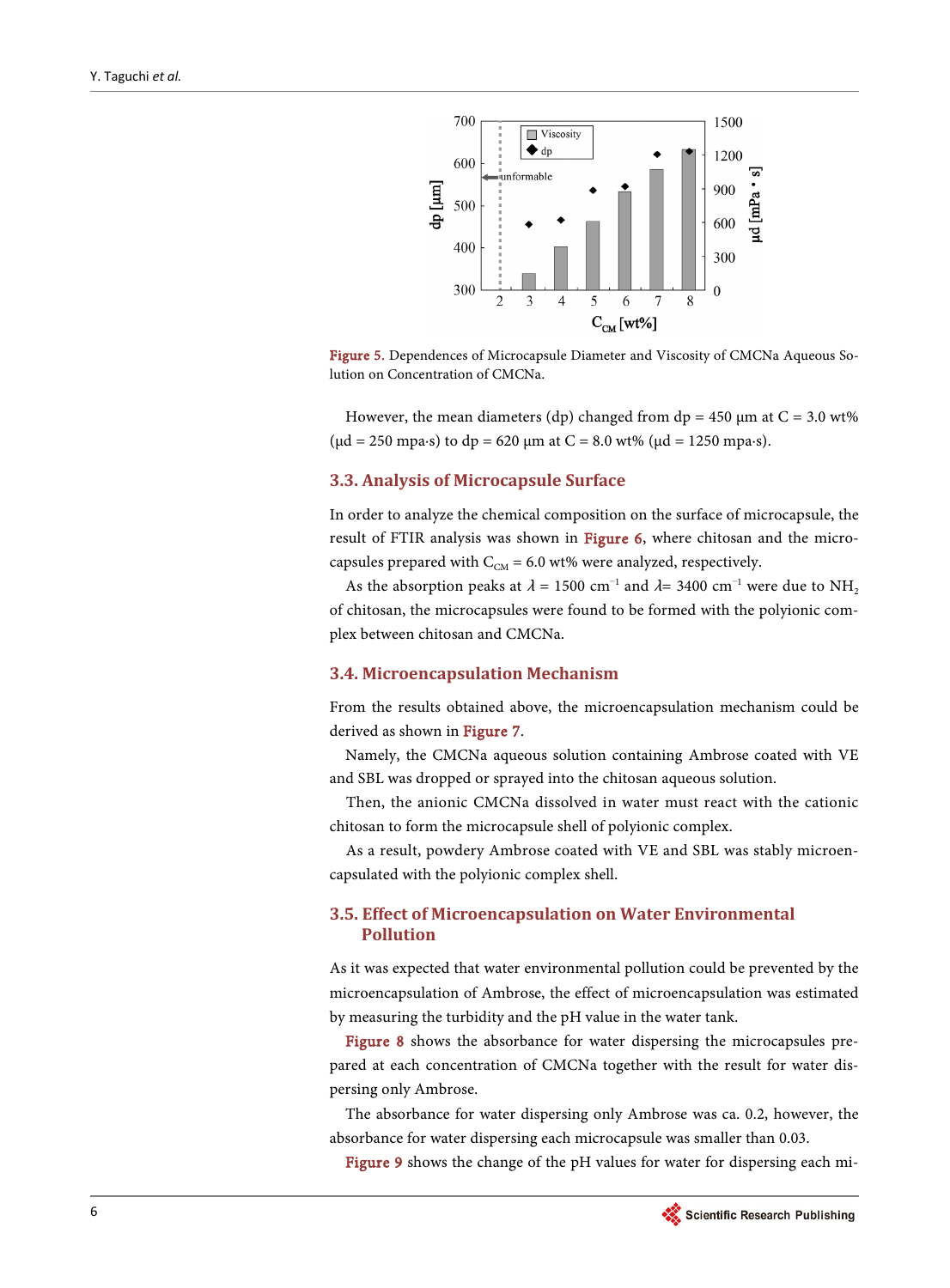<span id="page-6-1"></span><span id="page-6-0"></span>

<span id="page-6-2"></span>Figure 7. Formation mechanism of microcapsule.



<span id="page-6-3"></span>



Figure 9. Change of the pH value for water dispersing microcapsule and Ambrose.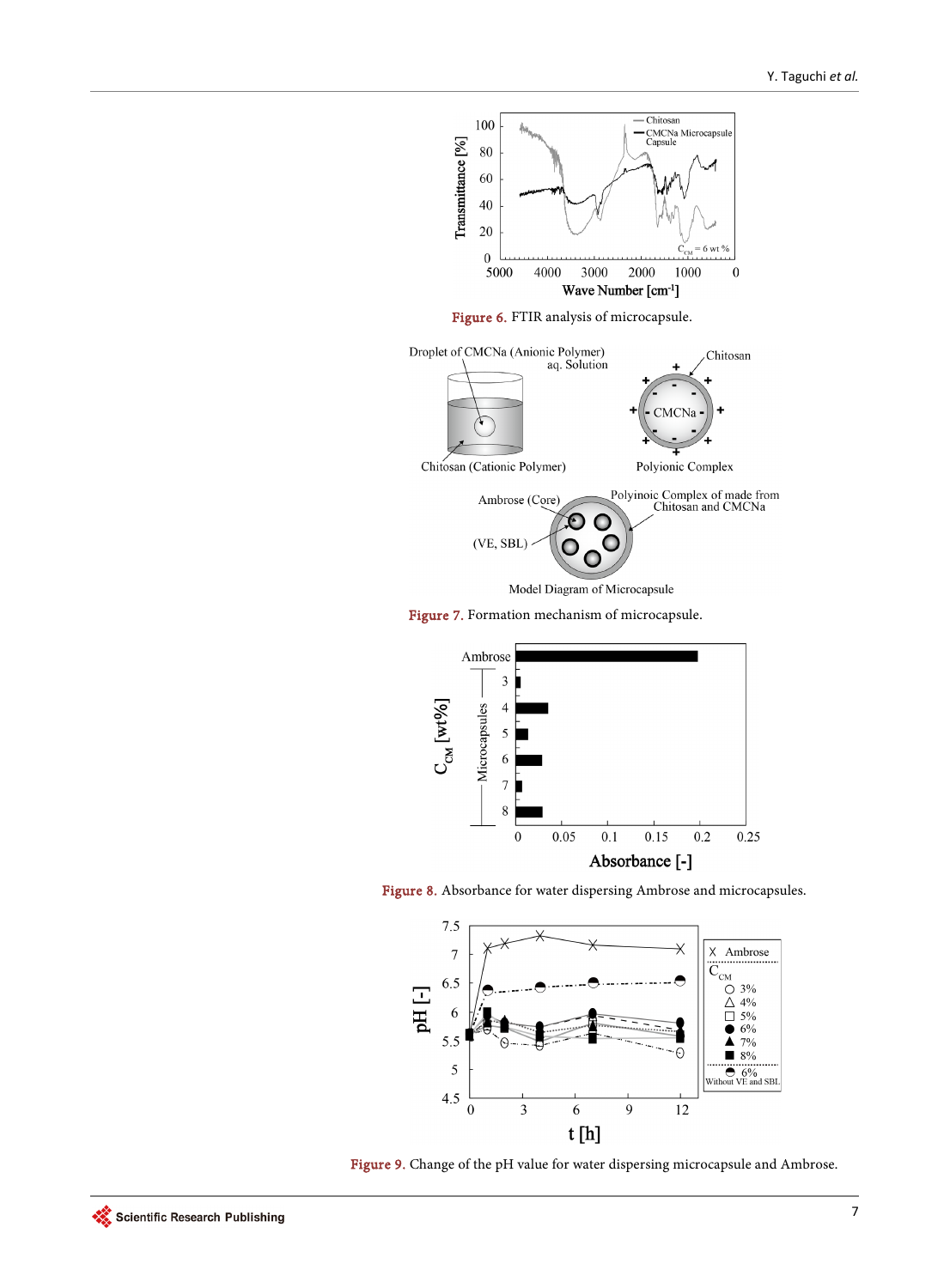crocapsule and only Ambrose.

In the case of dispersing only Ambrose, the pH value abruptly increased from  $pH = 5.5$  to  $pH = 7.2$  after ca. 1 h.

However, the pH value of water dispersing each microcapsule was kept almost constant (ca.  $pH = 5.5$ ).

For comparison, the change of the pH value for the microcapsules prepared without VE and SBL was shown in [Figure 9,](#page-6-3) too. The pH value increased from  $pH = 5.5$  to  $pH = 6.5$  after ca. 1 h. This result may be due to the fact that powdery Ambrose was easy to dissolve out of the microcapsule because of lack of protection effect due to VE and SBL.

From these results, it was confirmed that water environmental pollution could be satisfactorily prevented by microencapsulating Ambrose with the double shells composed of VE, SBL and polyionic complex.

Also, it was estimated that ca. 100 % of microencapsulation efficiency could be obtained, because the turbidity and the pH value were kept constant for 12 h.

## **3.6. Observation of Eating Microcapsules by Tropical Fishes**

It was directly observed whether the microcapsules were eaten by tropical fishes or not.

As a result, it was found that the microcapsules were actively eaten by tropical fishes.

Furthermore, it will be expected that chitosan, VE and SBL could contribute to the growth rate of tropical fishes in addition to the prevention of water environmental pollution.

# **4. Conclusions**

It was tried to prepare the microcapsules containing the artificial diet for tropical fishes with the dropping method and the spray gelling method.

The following results were obtained.

- 1) The microcapsule shell was formed by the polyionic complex made from carboxymethyl cellulose sodium and chitosan.
- 2) The microcapsules were the core shell type.
- 3) The microcapsules couldn't be prepared with the concentration of carboxymethyl cellulose sodium less than 3.0 wt%.
- 4) The diameters of microcapsules could be changed from 450 μm to 620 μm according to the concentration of the carboxymethyl cellulose sodium aqueous solution.
- 5) Water environmental pollution could be prevented by microencapsulating Ambrose with the double shells composed of α-tocopherol, lecithin and the polyionic complex.
- 6) The microcapsules were actively eaten by tropical fishes.

## **References**

<span id="page-7-0"></span>[1] Tanaka, M. (2008) Kay Point of Preparation of Nano/Microcapsules. Techno Sys-